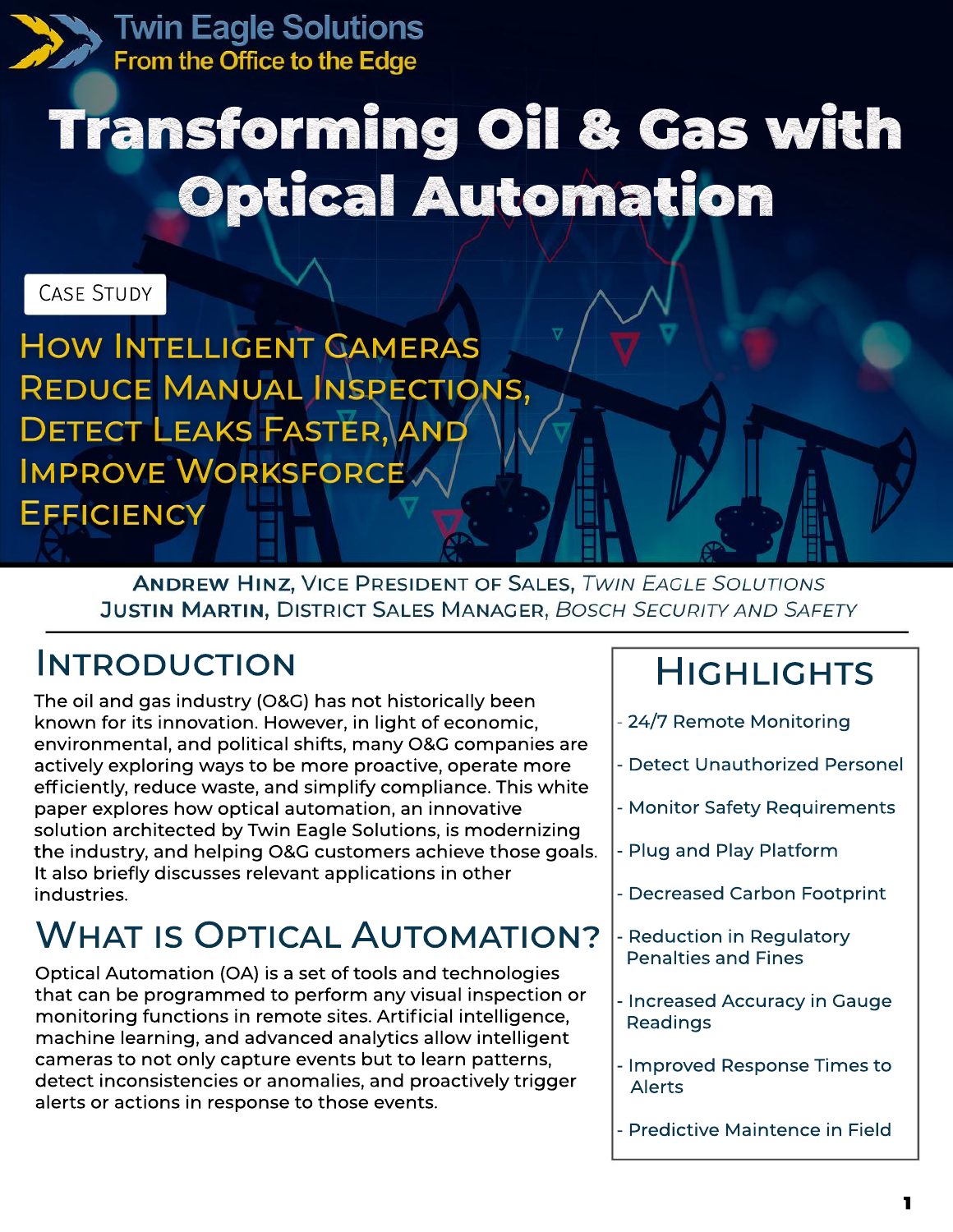

Optical Automation is at the forefront of the Industrial Internet of Things (IIoT), utilizing edge technology to link central and remote sites to improve efficiency, productivity, reliability, and safety. Specific real-world applications of Twin Eagle's Optical Automation include Remote Site Inspection (RSI), Fire Watch, Thermal and Radiometric Imaging, and Intelligent Monitoring.

## **EMPOWERING THE DIGITAL OILFIELD**

Twin Eagle Solutions was contacted by a midstream transportation solutions provider who was looking to manage remote operations and inspections at multiple sites more efficiently. Midstream providers are responsible for transportation of oil, and leaks in the pipeline can be very costly in terms of product waste and state and/or federal agency fines associated with leaks.

This midstream provider maintains the highest level of safety protocols for its operations. Corporate policy dictates that every site must be inspected every day. With multiple, far flung sites and limited workforce bandwidth, "every site, every day" became challenging and expensive. Limitations included:

- Long drive times between sites
- Workforce capacity to reach and inspect all sites during the work week
- Unplanned but necessary maintenance of sites further reduced capacity

With only manual processes in place, the company was inspecting  $~70\%$  of their sites during the regular work week and 30-40% of their sites on the weekend. This left significant room for error in terms of undetected leaks. In addition to product loss, the company was subject to significant penalties, which are typically calculated from the time of last inspection to the time the leak is repaired. The environmental and financial costs of an undetected leak can be significant.

In O&G, time is, in fact, money, so a new solution was required to achieve the following goals:

- Real-time optical leak detection
- Decreased response and repair times
- Improved regulatory compliance
- Reduced fines and other penalties
- Improved employee efficiency
- 100% site inspection rate

#### A LEADING EDGE SOLUTION

To solve this problem, Twin Eagle Solutions partnered with Bosch, a leading engineering and electronics company that manufacturers the Bosch AUTODOME 7000i - 2MP camera. This camera is commonly used in urban environments to learn and detect scene changes. While Intelligent Video Analytics had not been used previously at an oilfield, the Twin Eagle team believed it had the capability to help identify leaks based on tracking environmental elements and patterns.

The AUTODOME 7000i is equipped with Intelligent Video Analytics (IVA) and Bosch's Camera Trainer, a machine learning capability that allows the camera to learn patterns and detect any changes in those patterns over time. This can detect elements such as graffiti, unusual traffic patterns or events, unauthorized persons in restricted areas, an unattended bag that was previously not present, an authorized vehicle or unknown license plate, and more.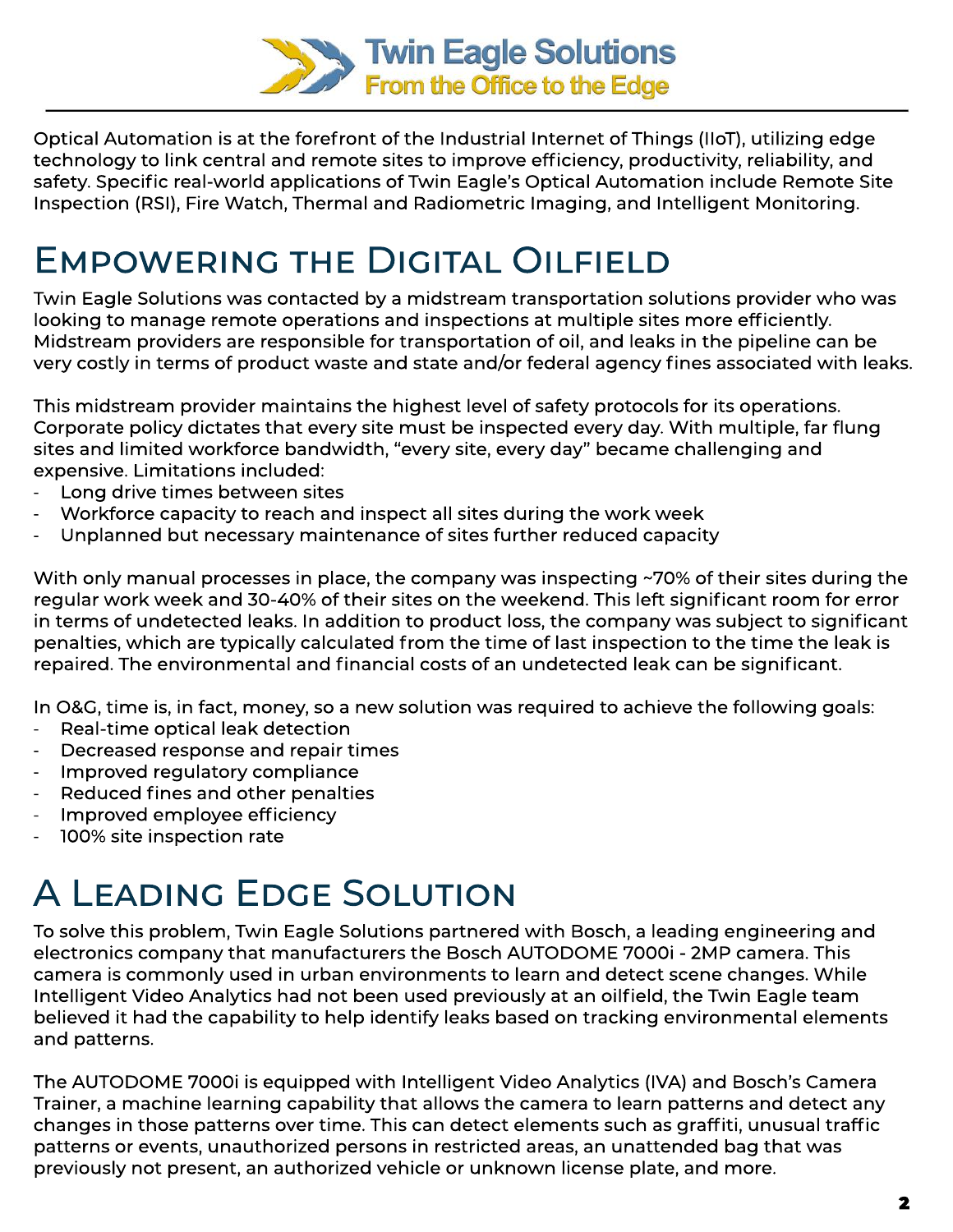

The camera can be programmed with a set of rules that will identify if an item, such as a suitcase, remains static for a set period of time. This is known as "dwell time." If an unknown item exceeds the dwell time rules, an alert can be automatically sent to have the scene inspected. The camera can also learn environmental patterns, like shadows as the earth moves around the sun, to eliminate false positives. It can detect patterns for human activity and alert if persons enter unauthorized areas.

The Bosch camera can detect any elemental changes to a scene and trigger responses based on a set of user-defined rules. Essentially, it is always asking: "Is there something there that shouldn't be there? Is there something there that wasn't there before?" As the environment or scene changes over time, the camera learns and adapts. While other cameras have similar capabilities, these cameras tend to have rule sets based on active motion-based alerting. An example would be detecting that a vehicle entered a restricted oilfield at 2 a.m., and established rules dictate that no vehicles should be on premise after 8 p.m.. This would trigger an alert and response.

The Bosch camera is unique in that it can also detect smaller, slower changes over time. The AUTODOME 7000i learns that the ground at an oilfield is white sand. It learns the shadow patterns throughout the day and how they shift seasonally. Based on rules, it can also eliminate scene changes caused by weather, such as rain or wind. As it tracks and learns the scene, it can also detect and alert that there is gradual and widening darkening of sand due to a frack water or oil leak.

Alerts can be sent in a number of ways. If an anomaly is detected, the system can send an email that includes a snapshot of the scene. It can send an alert to an alarm panel that can dial out to a central station or remote operations center. Or it can transmit an alarm digitally or virtually to another system that is then programmed to respond according to a defined set of rules. The camera alert can also be piped into a central operations monitoring facility that tracks various metrics for all field operations. In all cases, the alerts happen nearly instantaneously once a "fault" condition has been detected. This is critically important when every second counts as pertains to safety, security, and product integrity.

Shown to the right is an image of an actual leak detection scenario. In this situation, the set delay period for identifying and alerting on a leak is five seconds. This photo depicts the pump area with a possible leak. The monitored area is colored green, indicating no present issues; the area of possible



concern has been identified by the IVA in red.  $\overline{\mathbf{3}}$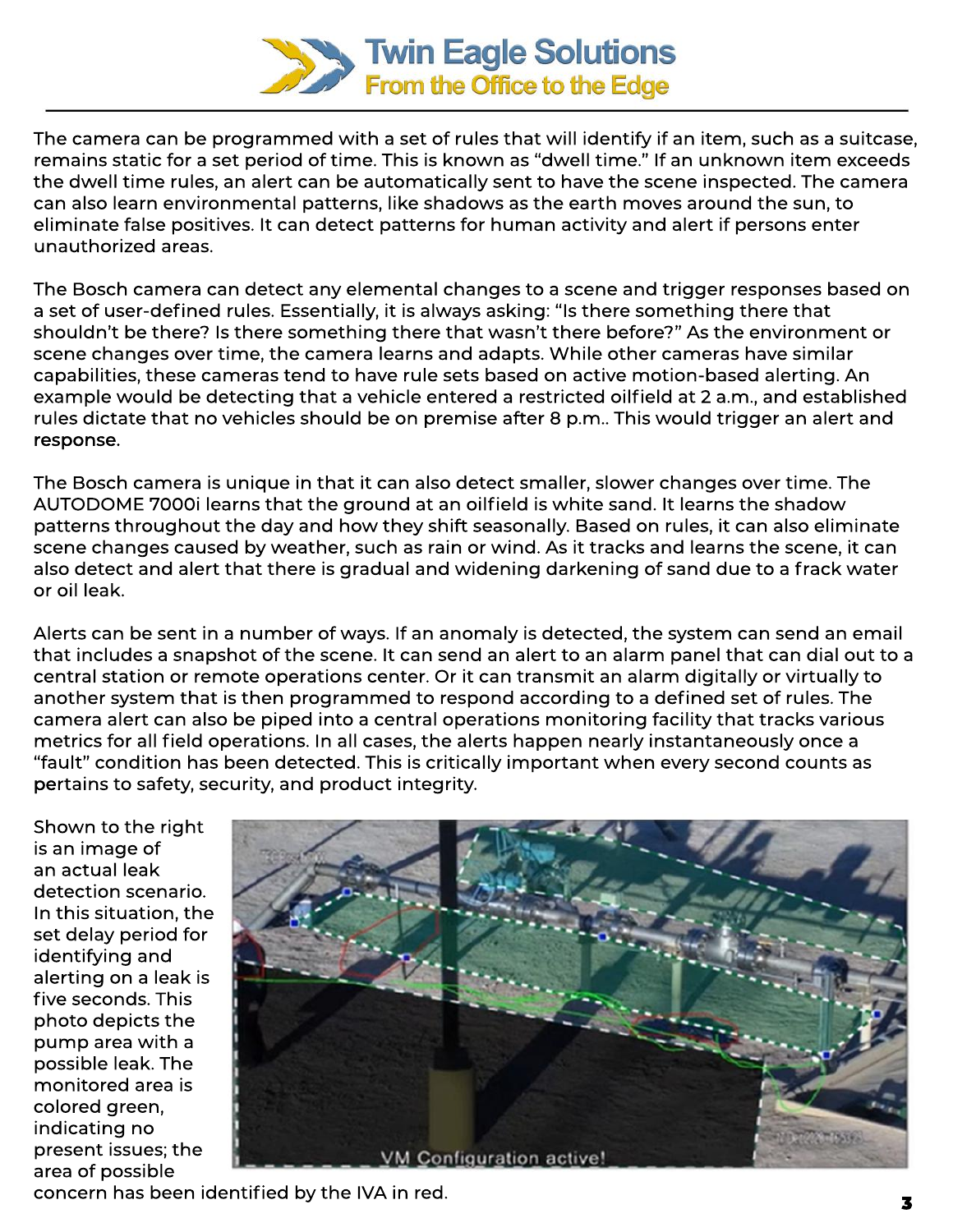

This next photo was taken after the five second delay elapsed. The color change of the area to red indicates an alarm state, and appropriate alerts were sent to personnel to respond to the problem area.

In this case, the **Optical Automation** solution was able to learn normal



conditions for the monitored area; discount acceptable variants, such as weather and shadowing (none of which shown triggered an alert); detect, tag, and alert of gradual changes in ground color that could be an active leak.

Beyond optical leak detection, Twin Eagle Solutions' Optical Automation technology can also quickly detect variants to defined rule sets. Some examples include:

- Absence of Personal Protection Equipment (PPE) Corporate policies and state and/or federal guidelines often dictate that employees must wear PPE, like a hard hat, when entering job sites. If any employee enters the site without a hard hat, an alert via text, email, or other means can be sent to relevant personnel to rectify the situation.
- Unauthorized vehicle types If typical traffic to a work site includes only trucks of various sizes, the presence of a Volkswagen Beetle would be detected by the OA solution. It could then send an alert to security personnel to investigate.
- Unauthorized license plates Many work sites require license plate registration of authorized vehicles. If a vehicle with an unrecognized plate number enters the site, security can be quickly alerted to respond.
- Unauthorized persons If there are areas of a facility or work site where people are prohibited, alerts, including a snapshot, can be sent to security if a person enters that area.

In essence, Optical Automation, using the Bosch camera, IVA, and Camera Trainer, can learn to identify and track any number of conditions that a company might want to monitor. It seamlessly bridges the gap between corporate and field operations and allows companies to operate more efficiently and profitably.

The Bosch cameras models utilized in Twin Eagle's Optical Automation solution are as follows:

- Autodome IP Starlight 7000i (NDP-7512-Z30)
- DINION IP thermal 8000 (NHT-8000-F07QS)
- FLEXIDOME IP starlight 8000i (NDE-8502-R)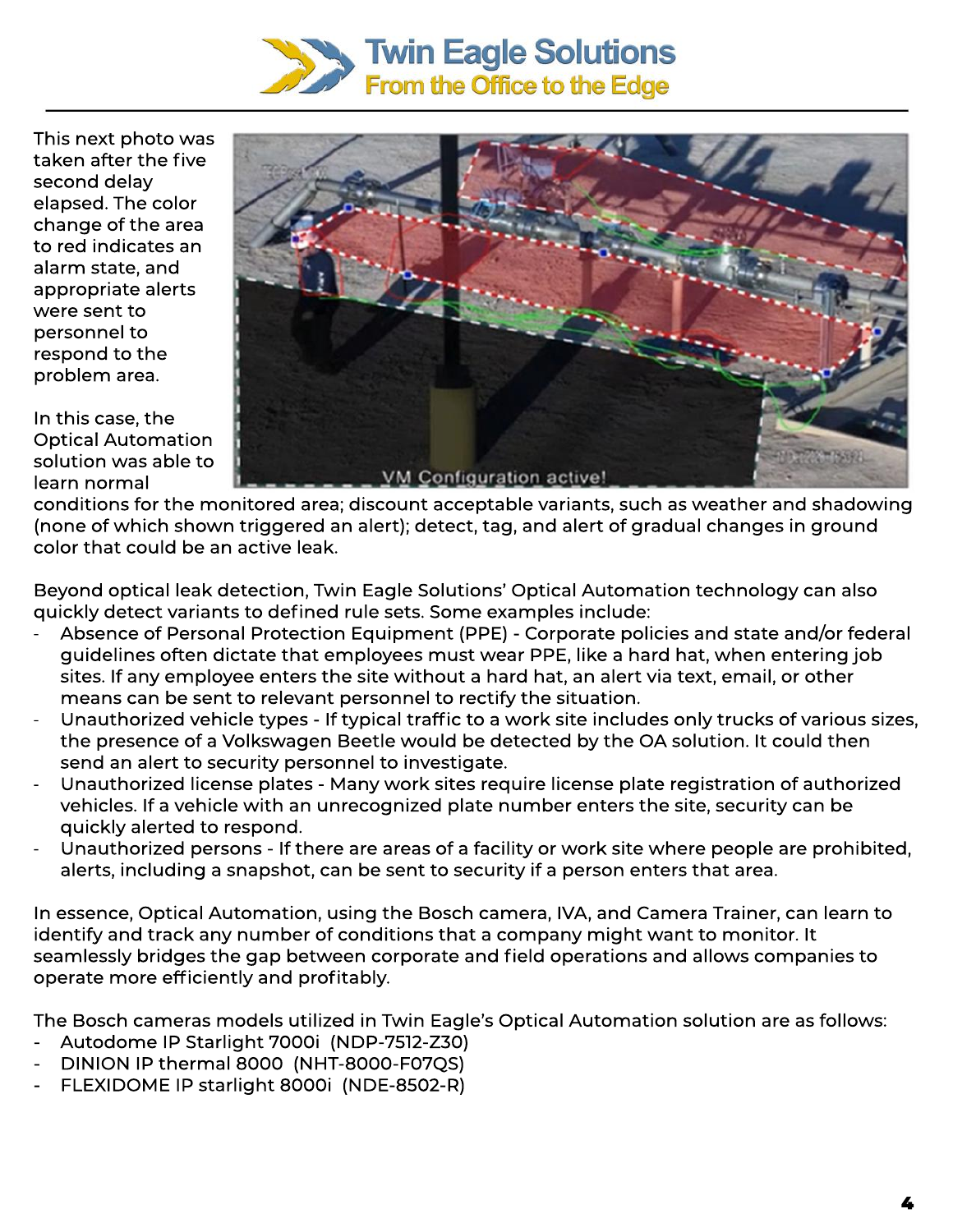

These industrial grade intelligent security cameras are built to withstand the rigors of any edge-based application while offering state-of-the-art video capability, machine learning, and advanced analytics. Many Bosch cameras, including the Autodome IP Starlight 7000i, are built on an open platform that allows customers to customize and augment the cameras' capabilities with third party apps from the Security & Safety Things app store.

# **GAINING THE COMPETITIVE EDGE**

Optical Automation is and will continue to be a key priority for companies that want to survive and thrive in a changing, potentially turbulent, landscape. As companies – regulated and unregulated – look to OA as a way to streamline operations and optimize workforce efficiency, numerous benefits can be achieved, including:

- Real-time detection and alerts based on user-defined rules
- Significantly improved response times to alerts
- Optimization of personnel to allow them to focus on more complex tasks
- Automation of time-intensive manual tasks, like gauge readings
- Increased accuracy of remote field gauge readings
- 100% site coverage, 24 hours a day, 7 days a week
- Ability to remotely manage field safety and security, e.g., PPE, authorizations, etc.
- Simpler regulatory compliance
- Reduction in regulatory penalties and/or fines
- Predictive maintenance of field equipment via audio/video remote monitoring
- Streamlined communications between corporate and field operations
- Faster, deeper insights into field operations
- Reduction of environmental impact due to early issue detection and repair
- Decreased carbon footprint due to elimination of unnecessary truck runs
- Remote startup and shutdown of facilities reduces risk of fire, explosion, and employee injury

## OIL AND GAS GOES GREEN: PROTECTING THE Environment

The O&G industry has made significant strides in lessening impact on the environment in recent years, and Optical Automation can help them expand those efforts. By implementing OA and Remote Site Inspection for all of its facilities, the midstream solutions provider was able to decrease site visits in fossil fuel consuming vehicles by 70-80%.

As a result, they were able to reduce carbon emission by approximately 4,480 pounds per month for every truck in the fleet that had previously been performing daily truck runs. As more O&G companies expand their use of OA and RSI, they can achieve significant industry-wide reductions in carbon emissions and help preserve the environment for future generations.